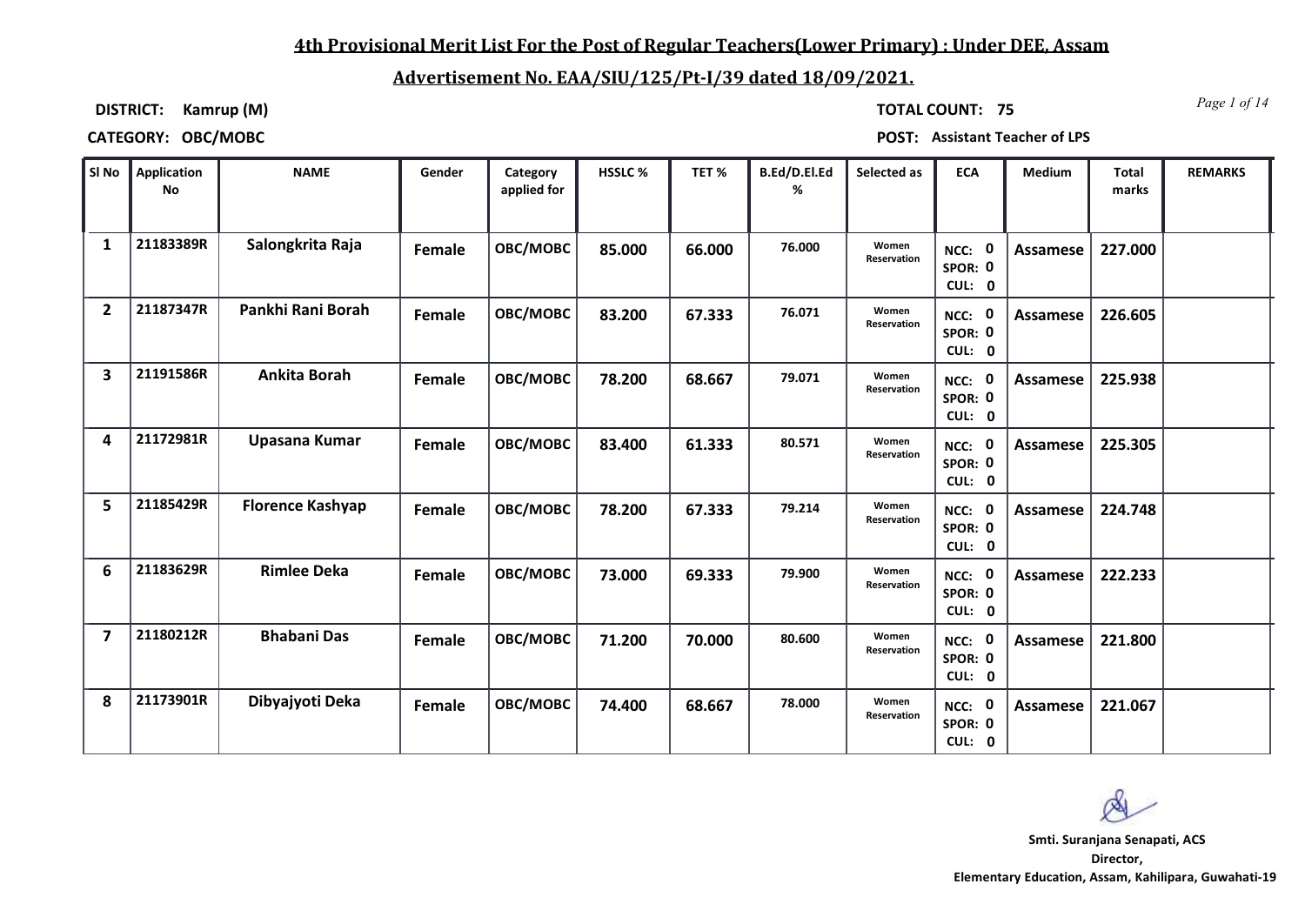*Page 2 of 14* **TOTAL COUNT: 75**

### **DISTRICT: Kamrup (M)**

### **CATEGORY: OBC/MOBC POST: Assistant Teacher of LPS**

| SI No | <b>Application</b><br><b>No</b> | <b>NAME</b>            | Gender      | Category<br>applied for | <b>HSSLC %</b> | TET %  | B.Ed/D.El.Ed<br>% | Selected as          | <b>ECA</b>                               | <b>Medium</b>   | <b>Total</b><br>marks | <b>REMARKS</b> |
|-------|---------------------------------|------------------------|-------------|-------------------------|----------------|--------|-------------------|----------------------|------------------------------------------|-----------------|-----------------------|----------------|
| 9     | 21114088                        | <b>Rinki Das</b>       | Female      | OBC/MOBC                | 74.000         | 71.333 | 75.071            | Women<br>Reservation | NCC: 0<br>SPOR: 0<br>CUL: 0              | <b>Assamese</b> | 220.405               |                |
| 10    | 21199374R                       | <b>Chidananda Nath</b> | <b>Male</b> | OBC/MOBC                | 72.600         | 73.333 | 73.500            |                      | NCC: 0<br>SPOR: 0<br>CUL: 0              | Assamese        | 219.433               |                |
| 11    | 21202666R                       | Shrutismrita Hazarika  | Female      | OBC/MOBC                | 79.600         | 58.000 | 81.750            | Women<br>Reservation | NCC: 0<br>SPOR: 0<br>CUL: 0              | <b>Assamese</b> | 219.350               |                |
| 12    | 21183329R                       | Shikha Moni Deka       | Female      | OBC/MOBC                | 77.400         | 68.000 | 73.214            | Women<br>Reservation | $\mathbf 0$<br>NCC:<br>SPOR: 0<br>CUL: 0 | <b>Assamese</b> | 218.614               |                |
| 13    | 21174377R                       | Rajesh Kanu            | <b>Male</b> | OBC/MOBC                | 76.800         | 67.333 | 74.286            |                      | NCC: 0<br>SPOR: 0<br>CUL: 0              | <b>Assamese</b> | 218.419               |                |
| 14    | 21182856R                       | <b>Suparna Das</b>     | Female      | OBC/MOBC                | 77.000         | 62.667 | 77.500            | Women<br>Reservation | NCC: 0<br>SPOR: 0<br>CUL: 0              | <b>Assamese</b> | 217.167               |                |
| 15    | 21182130R                       | <b>Babli Bora</b>      | Female      | OBC/MOBC                | 86.800         | 56.667 | 72.714            | Women<br>Reservation | NCC: 0<br>SPOR: 0<br>CUL: 0              | <b>Assamese</b> | 216.181               |                |
| 16    | 21184063R                       | Pampi Maral            | Female      | OBC/MOBC                | 75.600         | 62.667 | 77.650            | Women<br>Reservation | NCC: 0<br>SPOR: 0<br>CUL: 0              | <b>Assamese</b> | 215.917               |                |
| 17    | 21168833R                       | <b>Dharitry Nath</b>   | Female      | OBC/MOBC                | 77.400         | 59.333 | 79.000            | Women<br>Reservation | NCC: 0<br>SPOR: 0<br>CUL: 0              | Assamese        | 215.733               |                |

 $\infty$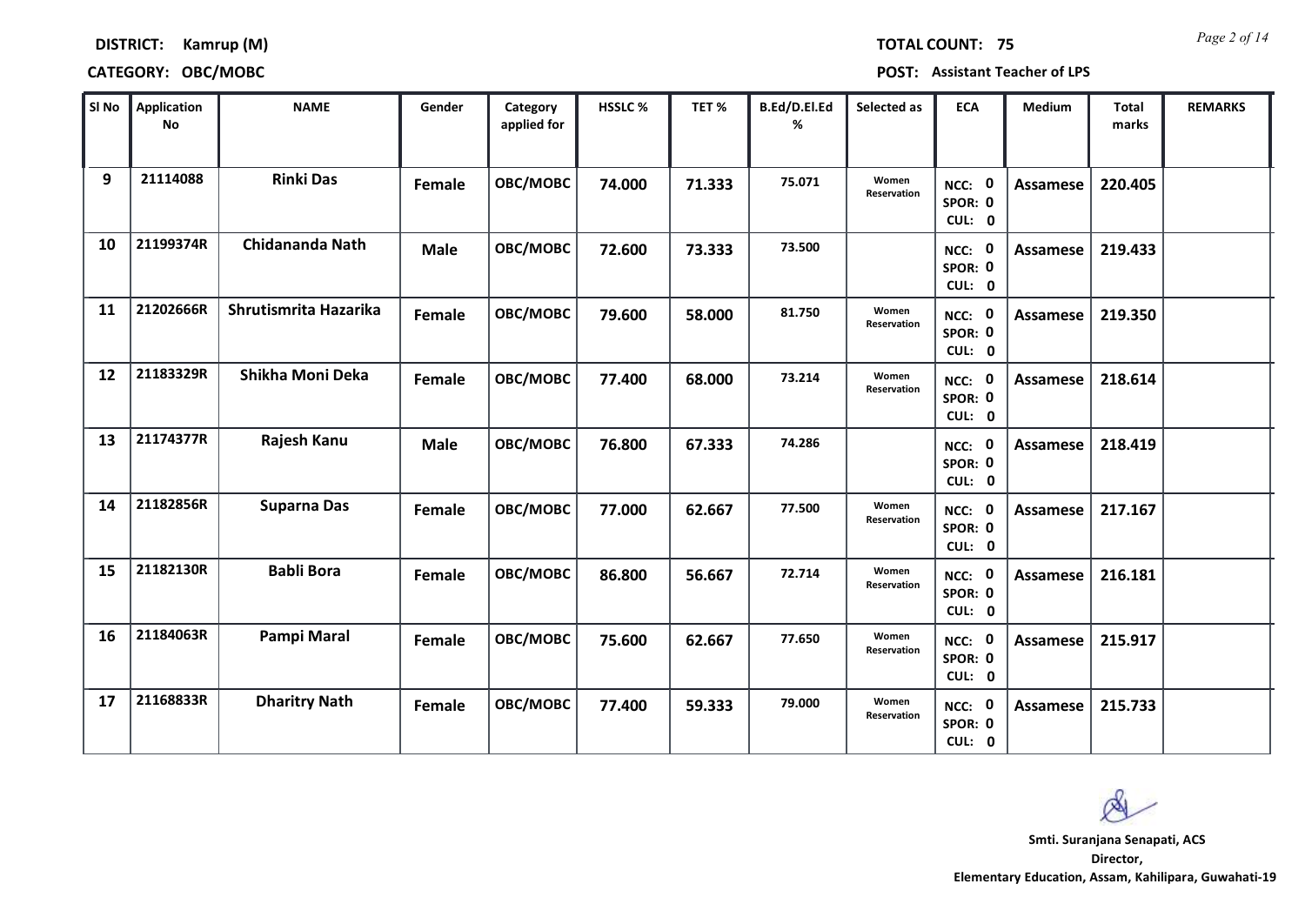*Page 3 of 14* **TOTAL COUNT: 75**

### **DISTRICT: Kamrup (M)**

| SI No | <b>Application</b><br>No | <b>NAME</b>         | Gender | Category<br>applied for | <b>HSSLC%</b> | TET %  | B.Ed/D.El.Ed<br>% | Selected as          | <b>ECA</b>                  | <b>Medium</b>   | Total<br>marks | <b>REMARKS</b> |
|-------|--------------------------|---------------------|--------|-------------------------|---------------|--------|-------------------|----------------------|-----------------------------|-----------------|----------------|----------------|
| 18    | 21179174R                | <b>Nandita Paul</b> | Female | OBC/MOBC                | 72.400        | 68.000 | 75.214            | Women<br>Reservation | NCC: 0<br>SPOR: 0<br>CUL: 0 | <b>Assamese</b> | 215.614        |                |
| 19    | 21209593R                | Chayanika Phukon    | Female | OBC/MOBC                | 75.400        | 60.667 | 79.500            | Women<br>Reservation | NCC: 0<br>SPOR: 0<br>CUL: 0 | Assamese        | 215.567        |                |
| 20    | 21166451R                | Nayana Bora         | Female | OBC/MOBC                | 70.200        | 67.333 | 77.643            | Women<br>Reservation | NCC: 0<br>SPOR: 0<br>CUL: 0 | Assamese        | 215.176        |                |
| 21    | 21180050R                | Priyanka Paul       | Female | OBC/MOBC                | 86.600        | 59.333 | 68.429            | Women<br>Reservation | NCC: 0<br>SPOR: 0<br>CUL: 0 | Assamese        | 214.362        |                |
| 22    | 21189279R                | Shibani Paul        | Female | OBC/MOBC                | 74.400        | 67.333 | 72.500            | Women<br>Reservation | NCC: 0<br>SPOR: 0<br>CUL: 0 | Assamese        | 214.233        |                |
| 23    | 21178373R                | Nandita Saikia      | Female | OBC/MOBC                | 75.000        | 62.000 | 77.214            | Women<br>Reservation | NCC: 0<br>SPOR: 0<br>CUL: 0 | Assamese        | 214.214        |                |
| 24    | 21170949R                | <b>Aditi Nath</b>   | Female | OBC/MOBC                | 80.400        | 61.333 | 72.250            | Women<br>Reservation | NCC: 0<br>SPOR: 0<br>CUL: 0 | Assamese        | 213.983        |                |
| 25    | 21166025R                | Mousumi Talukdar    | Female | OBC/MOBC                | 78.200        | 65.333 | 69.786            | Women<br>Reservation | NCC: 0<br>SPOR: 0<br>CUL: 0 | <b>Assamese</b> | 213.319        |                |
| 26    | 21175192R                | Chayanika Gogoi     | Female | OBC/MOBC                | 89.800        | 60.000 | 63.333            |                      | NCC: 0<br>SPOR: 0<br>CUL: 0 | Assamese        | 213.133        |                |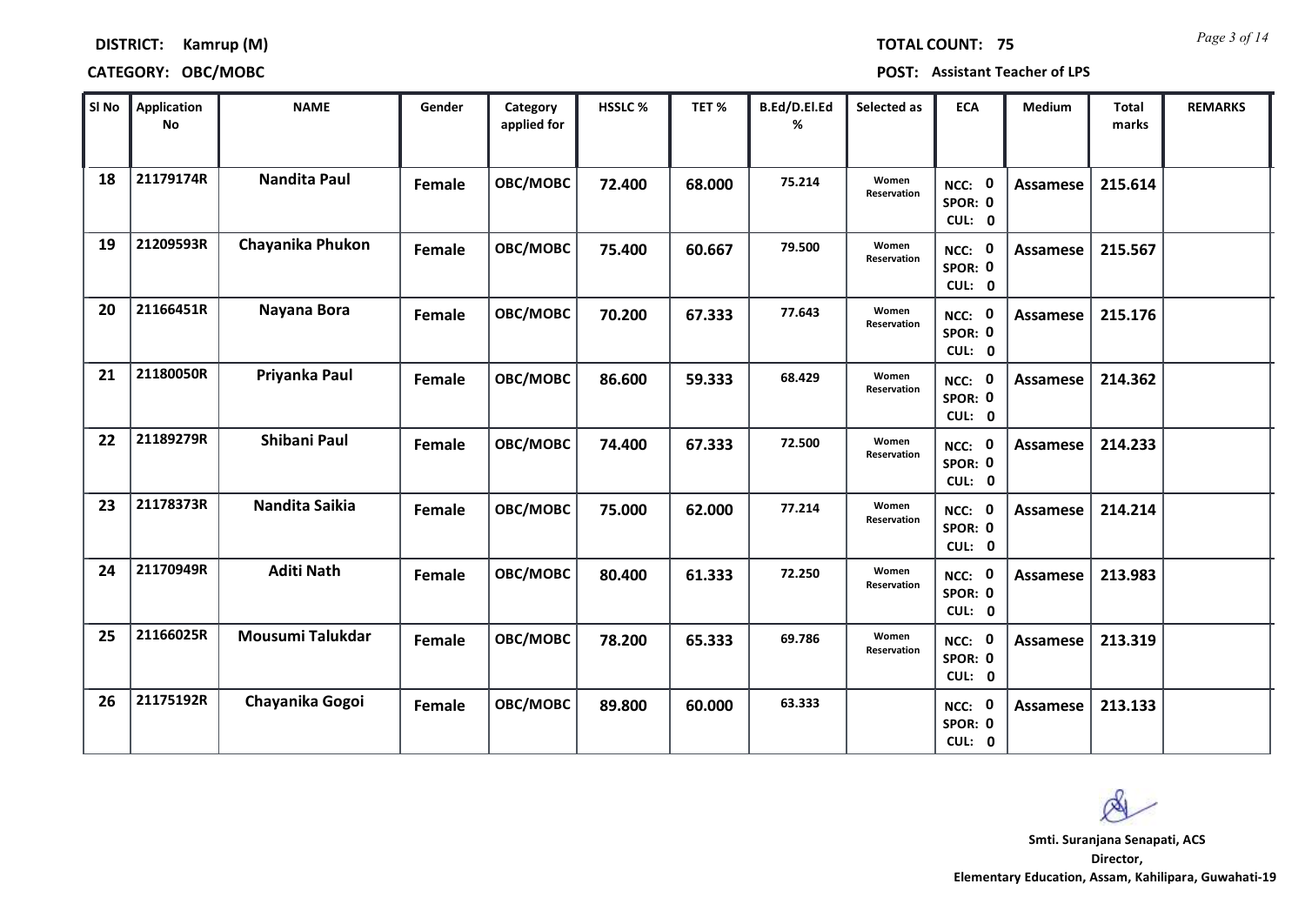*Page 4 of 14* **TOTAL COUNT: 75**

### **DISTRICT: Kamrup (M)**

| SI No | <b>Application</b><br><b>No</b> | <b>NAME</b>         | Gender      | Category<br>applied for | HSSLC % | TET%   | B.Ed/D.El.Ed<br>% | Selected as | <b>ECA</b>                          | Medium          | Total<br>marks | <b>REMARKS</b> |
|-------|---------------------------------|---------------------|-------------|-------------------------|---------|--------|-------------------|-------------|-------------------------------------|-----------------|----------------|----------------|
| 27    | 21182475R                       | <b>Rimjhim Bora</b> | Female      | OBC/MOBC                | 75.200  | 64.000 | 73.889            |             | NCC: 0<br>SPOR: 0<br>CUL: 0         | <b>Assamese</b> | 213.089        |                |
| 28    | 21173287R                       | Kalpana Hazarika    | Female      | OBC/MOBC                | 69.000  | 58.000 | 76.050            |             | NCC: 0<br>SPOR: 0<br><b>CUL: 10</b> | <b>Assamese</b> | 213.050        |                |
| 29    | 21167729R                       | Mami Deka           | Female      | OBC/MOBC                | 80.800  | 55.333 | 76.650            |             | NCC: 0<br>SPOR: 0<br>CUL: 0         | Assamese        | 212.783        |                |
| 30    | 21187857R                       | <b>Hriday Nath</b>  | <b>Male</b> | OBC/MOBC                | 65.400  | 66.000 | 81.150            |             | NCC: 0<br>SPOR: 0<br>CUL: 0         | <b>Assamese</b> | 212.550        |                |
| 31    | 21186424R                       | Amitjyoti Deka      | <b>Male</b> | OBC/MOBC                | 67.600  | 65.333 | 79.571            |             | NCC: 0<br>SPOR: 0<br>CUL: 0         | Assamese        | 212.505        |                |
| 32    | 21116569                        | <b>Munni Devi</b>   | Female      | OBC/MOBC                | 77.000  | 68.000 | 67.200            |             | NCC: 0<br>SPOR: 0<br>CUL: 0         | Assamese        | 212.200        |                |
| 33    | 21203364R                       | Jintu Borah         | <b>Male</b> | OBC/MOBC                | 72.000  | 65.333 | 74.857            |             | NCC: 0<br>SPOR: 0<br>CUL: 0         | Assamese        | 212.190        |                |
| 34    | 21171290R                       | Jayashree Talukdar  | Female      | OBC/MOBC                | 75.600  | 58.000 | 78.500            |             | NCC: 0<br>SPOR: 0<br>CUL: 0         | <b>Assamese</b> | 212.100        |                |
| 35    | 21109658                        | Shikhasri Nath      | Female      | OBC/MOBC                | 76.200  | 58.667 | 77.150            |             | NCC: 0<br>SPOR: 0<br>CUL: 0         | Assamese        | 212.017        |                |

Q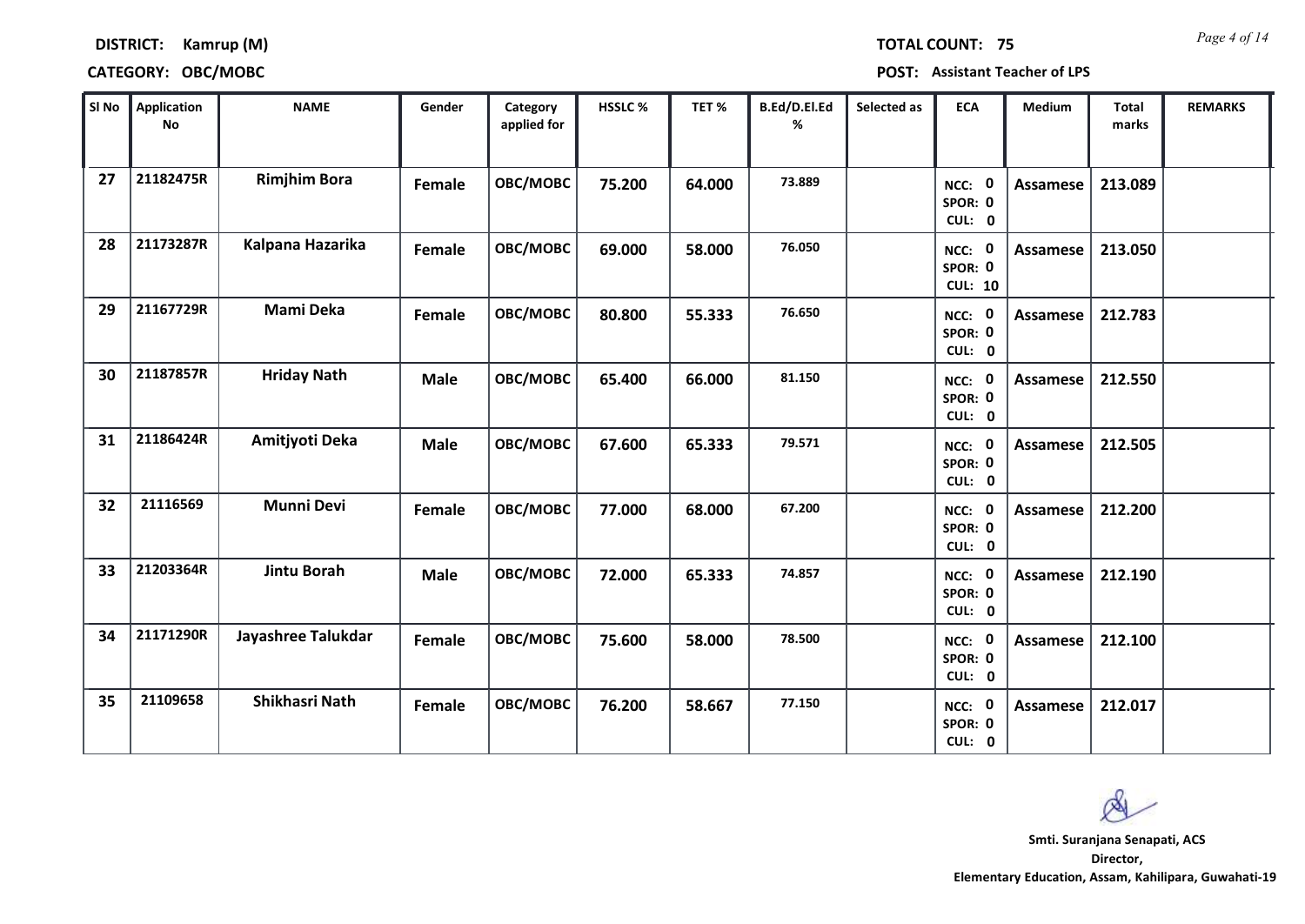*Page 5 of 14* **TOTAL COUNT: 75**

### **DISTRICT: Kamrup (M)**

| SI No | <b>Application</b><br><b>No</b> | <b>NAME</b>            | Gender      | Category<br>applied for | HSSLC % | TET%   | B.Ed/D.El.Ed<br>% | Selected as | <b>ECA</b>                                | Medium          | <b>Total</b><br>marks | <b>REMARKS</b> |
|-------|---------------------------------|------------------------|-------------|-------------------------|---------|--------|-------------------|-------------|-------------------------------------------|-----------------|-----------------------|----------------|
| 36    | 21172788R                       | Zeba Yasmin Haque      | Female      | OBC/MOBC                | 77.800  | 58.667 | 75.143            |             | NCC: 0<br>SPOR: 0<br>CUL: 0               | Assamese        | 211.610               |                |
| 37    | 21206886R                       | Dipti Lakra            | Female      | OBC/MOBC                | 74.000  | 59.333 | 78.000            |             | NCC: 0<br>SPOR: 0<br>CUL: 0               | Assamese        | 211.333               |                |
| 38    | 21180049R                       | Dheeraj Jyoti Das      | <b>Male</b> | OBC/MOBC                | 71.200  | 58.667 | 81.450            |             | NCC: 0<br>SPOR: 0<br>CUL: 0               | Assamese        | 211.317               |                |
| 39    | 21172080R                       | Pranami Deka           | Female      | OBC/MOBC                | 73.200  | 63.333 | 74.750            |             | $\mathbf{0}$<br>NCC:<br>SPOR: 0<br>CUL: 0 | Assamese        | 211.283               |                |
| 40    | 21114326                        | <b>Bidyashri Dutta</b> | Female      | OBC/MOBC                | 76.600  | 66.000 | 68.333            |             | NCC: 0<br>SPOR: 0<br>CUL: 0               | <b>Assamese</b> | 210.933               |                |
| 41    | 21168822R                       | <b>Parbin Nahar</b>    | Female      | OBC/MOBC                | 77.800  | 59.333 | 73.700            |             | NCC: 0<br>SPOR: 0<br>CUL: 0               | <b>Assamese</b> | 210.833               |                |
| 42    | 21203830R                       | <b>Khalida Nazmin</b>  | Female      | OBC/MOBC                | 76.800  | 63.333 | 70.650            |             | NCC: 0<br>SPOR: 0<br>CUL: 0               | <b>Assamese</b> | 210.783               |                |
| 43    | 21182499R                       | <b>Pinki Pathak</b>    | Female      | OBC/MOBC                | 68.800  | 70.000 | 71.929            |             | NCC: 0<br>SPOR: 0<br>CUL: 0               | <b>Assamese</b> | 210.729               |                |
| 44    | 21188150R                       | Modhusmita Kalita      | Female      | OBC/MOBC                | 70.800  | 64.000 | 75.929            |             | 0<br>NCC:<br>SPOR: 0<br>CUL: 0            | <b>Assamese</b> | 210.729               |                |

Ø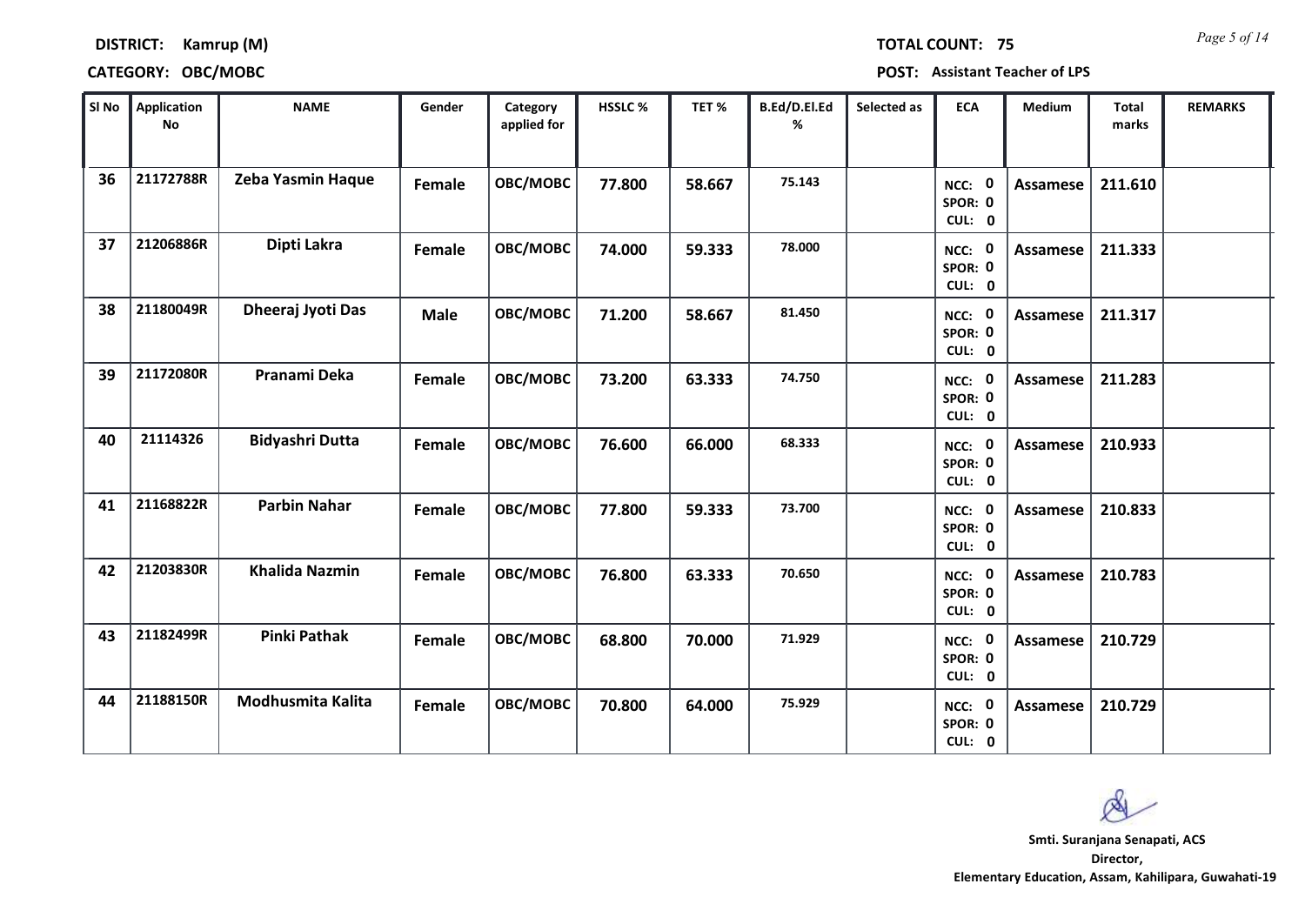*Page 6 of 14* **TOTAL COUNT: 75**

### **DISTRICT: Kamrup (M)**

| SI No | <b>Application</b><br>$\mathop{\mathsf{No}}$ | <b>NAME</b>           | Gender        | Category<br>applied for | HSSLC % | TET %  | B.Ed/D.El.Ed<br>% | Selected as | <b>ECA</b>                  | <b>Medium</b>   | <b>Total</b><br>marks | <b>REMARKS</b> |
|-------|----------------------------------------------|-----------------------|---------------|-------------------------|---------|--------|-------------------|-------------|-----------------------------|-----------------|-----------------------|----------------|
| 45    | 21184012R                                    | Pranab Jyoti Medhi    | <b>Male</b>   | OBC/MOBC                | 61.600  | 69.333 | 79.350            |             | NCC: 0<br>SPOR: 0<br>CUL: 0 | <b>Assamese</b> | 210.283               |                |
| 46    | 21180803R                                    | Priyanka Kumari       | Female        | OBC/MOBC                | 81.600  | 58.667 | 70.000            |             | NCC: 0<br>SPOR: 0<br>CUL: 0 | <b>Assamese</b> | 210.267               |                |
| 47    | 21123090                                     | <b>Ailung Lahon</b>   | <b>Male</b>   | OBC/MOBC                | 69.800  | 58.667 | 81.500            |             | NCC: 0<br>SPOR: 0<br>CUL: 0 | <b>Assamese</b> | 209.967               |                |
| 48    | 21204969R                                    | Karabi Borah          | <b>Female</b> | OBC/MOBC                | 74.600  | 64.000 | 71.111            |             | NCC: 0<br>SPOR: 0<br>CUL: 0 | Assamese        | 209.711               |                |
| 49    | 21172183R                                    | <b>Prity Doloi</b>    | Female        | OBC/MOBC                | 71.800  | 58.000 | 79.786            |             | NCC: 0<br>SPOR: 0<br>CUL: 0 | Assamese        | 209.586               |                |
| 50    | 21167331R                                    | Aparupa Devi          | Female        | OBC/MOBC                | 79.400  | 60.667 | 69.500            |             | NCC: 0<br>SPOR: 0<br>CUL: 0 | <b>Assamese</b> | 209.567               |                |
| 51    | 21171004R                                    | Nilakhi Devi          | Female        | OBC/MOBC                | 73.600  | 62.667 | 73.000            |             | NCC: 0<br>SPOR: 0<br>CUL: 0 | Assamese        | 209.267               |                |
| 52    | 21109126                                     | Rajashree Gogoi       | Female        | OBC/MOBC                | 82.000  | 55.333 | 71.556            |             | NCC: 0<br>SPOR: 0<br>CUL: 0 | <b>Assamese</b> | 208.889               |                |
| 53    | 21209829R                                    | <b>Rupashree Nath</b> | Female        | OBC/MOBC                | 73.000  | 60.000 | 75.786            |             | NCC: 0<br>SPOR: 0<br>CUL: 0 | Assamese        | 208.786               |                |

 $\infty$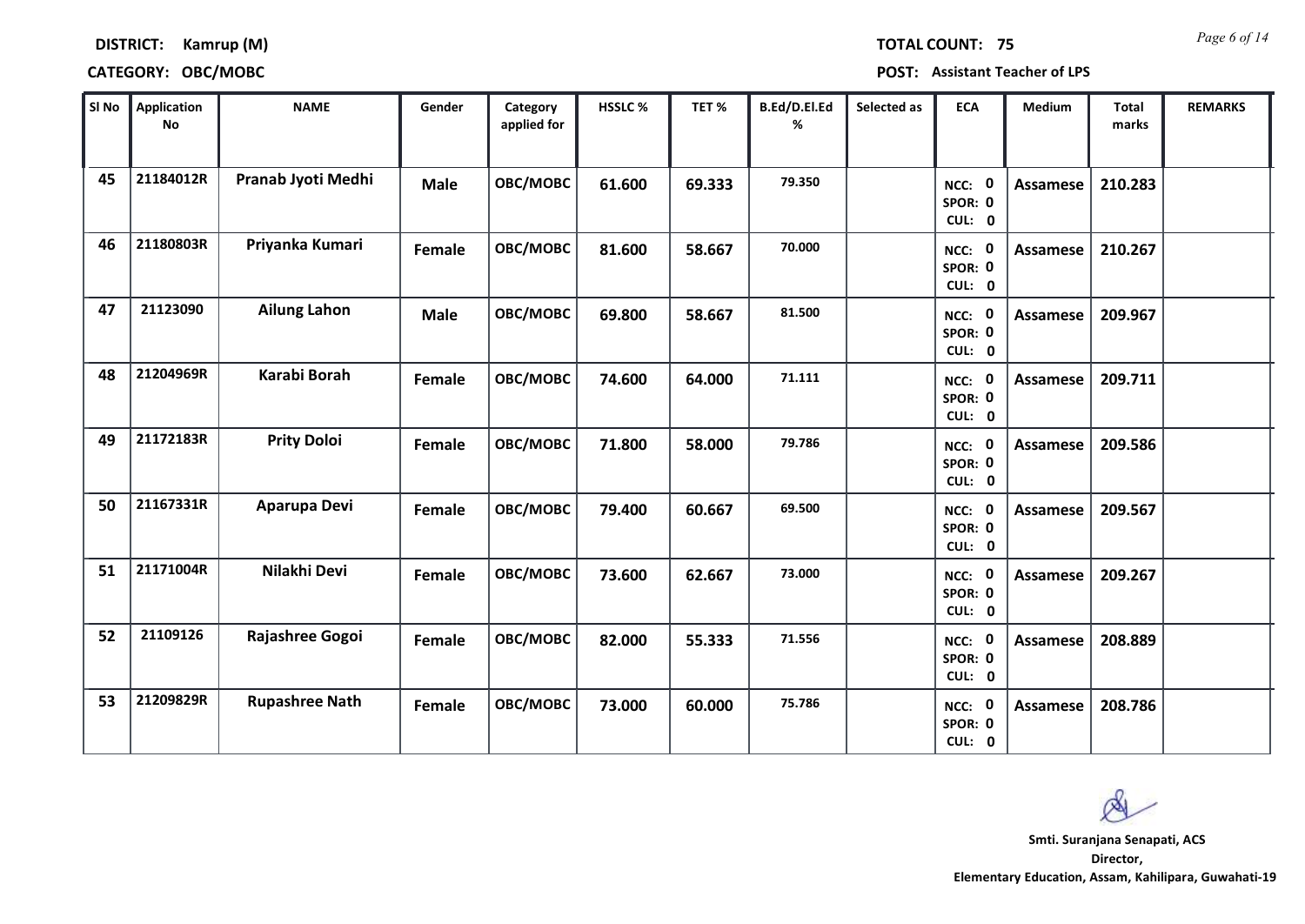*Page 7 of 14* **TOTAL COUNT: 75**

### **DISTRICT: Kamrup (M)**

### **CATEGORY: OBC/MOBC POST: Assistant Teacher of LPS**

| SI No | <b>Application</b><br>No | <b>NAME</b>             | Gender        | Category<br>applied for | HSSLC % | TET %  | B.Ed/D.El.Ed<br>% | Selected as | <b>ECA</b>                               | <b>Medium</b>   | Total<br>marks | <b>REMARKS</b> |
|-------|--------------------------|-------------------------|---------------|-------------------------|---------|--------|-------------------|-------------|------------------------------------------|-----------------|----------------|----------------|
| 54    | 21176226R                | <b>Bishnu Das</b>       | <b>Male</b>   | OBC/MOBC                | 58.200  | 72.667 | 72.700            |             | -5<br>NCC:<br>SPOR: 0<br>CUL: 0          | <b>Assamese</b> | 208.567        |                |
| 55    | 21168673R                | <b>Asha Tamuly</b>      | Female        | OBC/MOBC                | 78.800  | 55.333 | 74.150            |             | NCC: 0<br>SPOR: 0<br>CUL: 0              | <b>Assamese</b> | 208.283        |                |
| 56    | 21173334R                | <b>Kumari Desdimona</b> | <b>Female</b> | OBC/MOBC                | 64.200  | 67.333 | 76.714            |             | NCC: 0<br>SPOR: 0<br>CUL: 0              | <b>Assamese</b> | 208.248        |                |
| 57    | 21193465R                | Chimi Rajbongshi        | Female        | OBC/MOBC                | 71.200  | 62.000 | 74.857            |             | NCC: 0<br>SPOR: 0<br>CUL: 0              | Assamese        | 208.057        |                |
| 58    | 21186357R                | Pallika Boruah          | Female        | OBC/MOBC                | 76.800  | 55.333 | 75.857            |             | NCC: 0<br>SPOR: 0<br>CUL: 0              | <b>Assamese</b> | 207.990        |                |
| 59    | 21173038R                | Sumanjita Deka          | Female        | OBC/MOBC                | 72.600  | 59.333 | 75.929            |             | NCC: 0<br>SPOR: 0<br>CUL: 0              | <b>Assamese</b> | 207.862        |                |
| 60    | 21110362                 | <b>Upama Thakuria</b>   | Female        | OBC/MOBC                | 73.400  | 60.000 | 74.286            |             | NCC: 0<br>SPOR: 0<br>CUL: 0              | <b>Assamese</b> | 207.686        |                |
| 61    | 21123696                 | Pallabi Hazarika        | Female        | OBC/MOBC                | 68.600  | 66.000 | 73.029            |             | NCC: 0<br>SPOR: 0<br>CUL: 0              | <b>Assamese</b> | 207.629        |                |
| 62    | 21181937R                | Ishani Borgohain        | Female        | OBC/MOBC                | 80.800  | 55.333 | 71.429            |             | NCC:<br>$\mathbf 0$<br>SPOR: 0<br>CUL: 0 | <b>Assamese</b> | 207.562        |                |

 $\infty$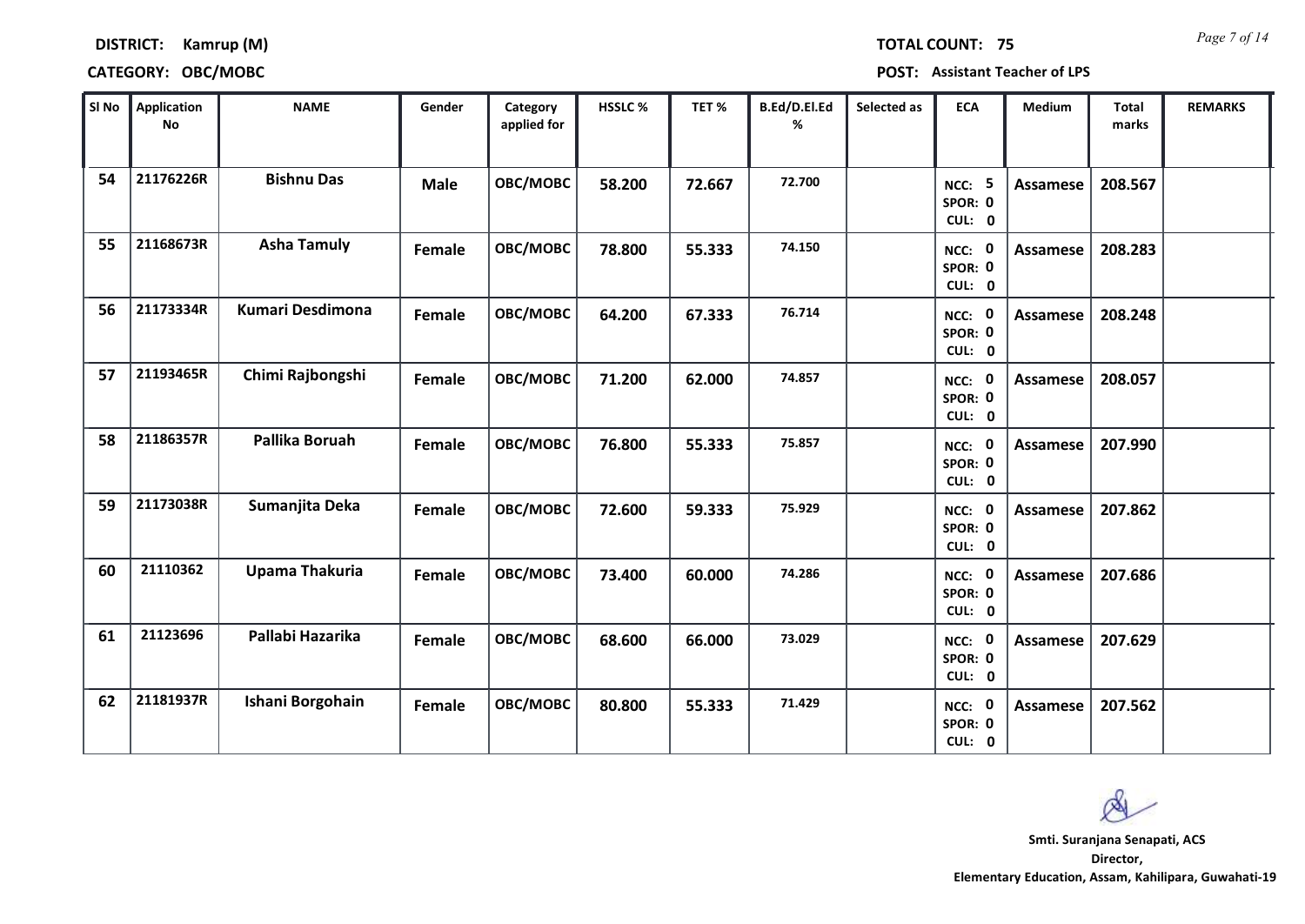*Page 8 of 14* **TOTAL COUNT: 75**

### **DISTRICT: Kamrup (M)**

| SI No | <b>Application</b><br>No | <b>NAME</b>            | Gender      | Category<br>applied for | <b>HSSLC%</b> | TET %  | B.Ed/D.El.Ed<br>% | Selected as | <b>ECA</b>                  | <b>Medium</b>   | Total<br>marks | <b>REMARKS</b> |
|-------|--------------------------|------------------------|-------------|-------------------------|---------------|--------|-------------------|-------------|-----------------------------|-----------------|----------------|----------------|
| 63    | 21193593R                | <b>Usha Bora</b>       | Female      | OBC/MOBC                | 75.200        | 64.667 | 67.667            |             | NCC: 0<br>SPOR: 0<br>CUL: 0 | <b>Assamese</b> | 207.533        |                |
| 64    | 21200587R                | <b>Ritushee Paul</b>   | Female      | OBC/MOBC                | 69.200        | 65.333 | 72.929            |             | NCC: 0<br>SPOR: 0<br>CUL: 0 | Assamese        | 207.462        |                |
| 65    | 21108779                 | <b>Sudipta Chetia</b>  | Female      | OBC/MOBC                | 75.000        | 56.000 | 76.429            |             | NCC: 0<br>SPOR: 0<br>CUL: 0 | Assamese        | 207.429        |                |
| 66    | 21115855                 | Sanam Sahin Saikia     | Female      | OBC/MOBC                | 77.800        | 58.667 | 70.500            |             | NCC: 0<br>SPOR: 0<br>CUL: 0 | Assamese        | 206.967        |                |
| 67    | 21131800                 | Deepamoni Saikia       | Female      | OBC/MOBC                | 69.800        | 59.333 | 77.765            |             | NCC: 0<br>SPOR: 0<br>CUL: 0 | Assamese        | 206.898        |                |
| 68    | 21109012                 | <b>Jyoti Kumar Das</b> | <b>Male</b> | OBC/MOBC                | 67.600        | 59.333 | 79.550            |             | NCC: 0<br>SPOR: 0<br>CUL: 0 | <b>Assamese</b> | 206.483        |                |
| 69    | 21174502R                | Arunima Kumar          | Female      | OBC/MOBC                | 73.800        | 58.667 | 73.900            |             | NCC: 0<br>SPOR: 0<br>CUL: 0 | <b>Assamese</b> | 206.367        |                |
| 70    | 21177532R                | Purabi Thakuria        | Female      | OBC/MOBC                | 74.000        | 56.667 | 75.500            |             | NCC: 0<br>SPOR: 0<br>CUL: 0 | <b>Assamese</b> | 206.167        |                |
| 71    | 21115249                 | <b>Trishna Medhi</b>   | Female      | OBC/MOBC                | 72.000        | 56.000 | 77.889            |             | NCC: 0<br>SPOR: 0<br>CUL: 0 | Assamese        | 205.889        |                |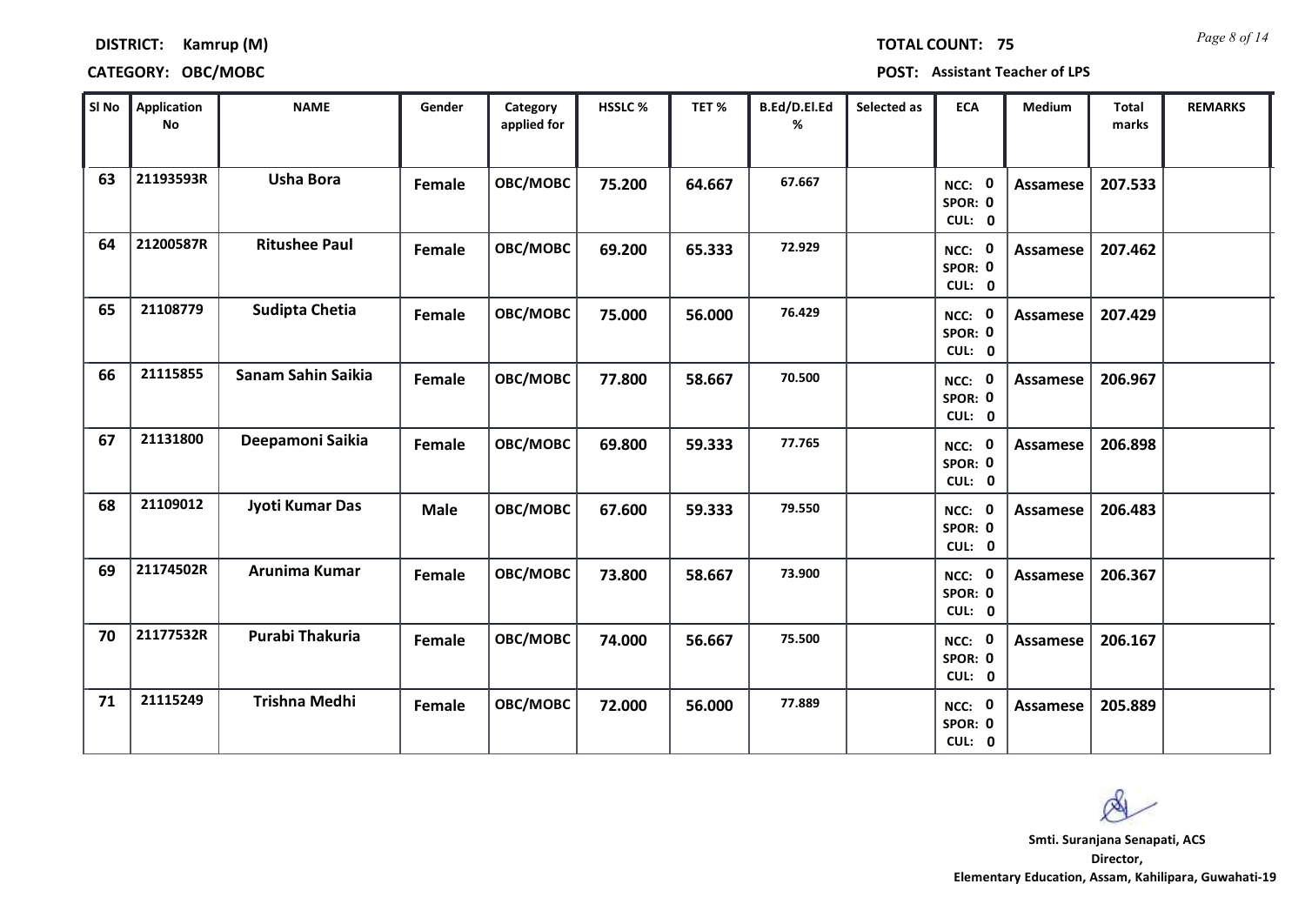*Page 9 of 14* **TOTAL COUNT: 75**

### **DISTRICT: Kamrup (M)**

### **CATEGORY: OBC/MOBC POST: Assistant Teacher of LPS**

| SI No | Application<br>No | <b>NAME</b>                 | Gender | Category<br>applied for | <b>HSSLC %</b> | TET %  | B.Ed/D.El.Ed<br>% | Selected as | <b>ECA</b>                               | <b>Medium</b> | Total<br>marks | <b>REMARKS</b> |
|-------|-------------------|-----------------------------|--------|-------------------------|----------------|--------|-------------------|-------------|------------------------------------------|---------------|----------------|----------------|
| 72    | 21100098          | <b>Pubali Bora</b>          | Female | OBC/MOBC                | 85.400         | 56.000 | 64.333            |             | $\mathbf 0$<br>NCC:<br>SPOR: 0<br>CUL: 0 | Assamese      | 205.733        |                |
| 73    | 21188106R         | Ditumoni Bora               | Female | OBC/MOBC                | 70.600         | 58.000 | 77.100            |             | 0<br>NCC:<br>SPOR: 0<br>CUL: 0           | Assamese      | 205.700        |                |
| 74    | 21137828          | <b>Bhagyasree Talukdar</b>  | Female | <b>OBC/MOBC</b>         | 69.200         | 60.000 | 76.500            |             | $\mathbf 0$<br>NCC:<br>SPOR: 0<br>CUL: 0 | Assamese      | 205.700        |                |
| 75    | 21110764          | <b>Farhin Sultana Rekib</b> | Female | OBC/MOBC                | 72.400         | 57.333 | 75.929            |             | 0<br>NCC:<br>SPOR: 0<br>CUL: 0           | Assamese      | 205.662        |                |

 $\infty$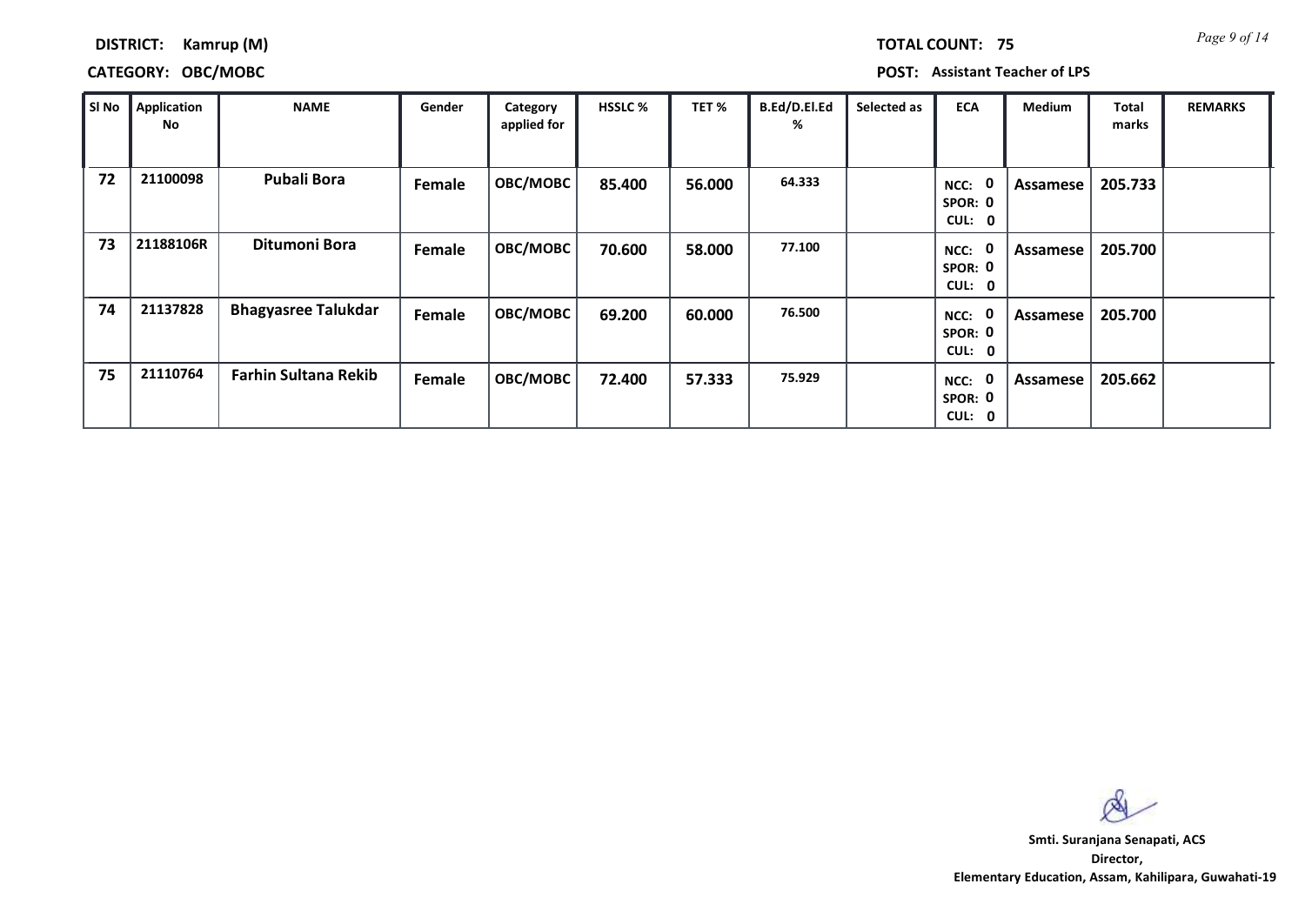| DISTRICT: | Kamrup (M) |  |
|-----------|------------|--|
|-----------|------------|--|

*Page 10 of 14* **TOTAL COUNT: 10**

**CATEGORY: PwD POST: Assistant Teacher of LPS**

| SI <sub>No</sub>        | Application<br><b>No</b> | <b>NAME</b>               | Gender      | Category<br>applied for | <b>HSSLC %</b> | TET%   | B.Ed/D.El.Ed<br>% | Selected as                 | <b>ECA</b>                  | <b>Medium</b>   | <b>Total</b><br>marks | <b>REMARKS</b>  |
|-------------------------|--------------------------|---------------------------|-------------|-------------------------|----------------|--------|-------------------|-----------------------------|-----------------------------|-----------------|-----------------------|-----------------|
| $\mathbf{1}$            | 21173233R                | <b>Manima Kalita</b>      | Female      | <b>UR</b><br>PwD        | 70.400         | 55.333 | 74.100            | Women<br>Reservation        | NCC: 0<br>SPOR: 0<br>CUL: 0 | Assamese        | 199.833               | PwD<br>Withheld |
| $\overline{2}$          | 21209668R                | <b>Md Shahidul Islam</b>  | <b>Male</b> | OBC/MOBC<br>PwD         | 61.400         | 55.333 | 77.250            |                             | NCC: 0<br>SPOR: 0<br>CUL: 0 | Assamese        | 193.983               |                 |
| $\overline{\mathbf{3}}$ | 21181905R                | Santana Laskar            | Female      | <b>OBC/MOBC</b><br>PwD  | 61.800         | 60.667 | 71.214            | Women<br><b>Reservation</b> | NCC: 0<br>SPOR: 0<br>CUL: 0 | Assamese        | 193.681               | PwD<br>Withheld |
| 4                       | 21207657R                | Manjuwara Khanam          | Female      | UR<br>PwD               | 60.200         | 62.667 | 68.500            | Women<br>Reservation        | NCC: 0<br>SPOR: 0<br>CUL: 0 | <b>Assamese</b> | 191.367               | PwD<br>Withheld |
| 5                       | 21197589R                | <b>Md Hafizur Rahman</b>  | <b>Male</b> | OBC/MOBC<br><b>PwD</b>  | 53.800         | 57.333 | 75.150            |                             | NCC: 0<br>SPOR: 0<br>CUL: 0 | Assamese        | 186.283               |                 |
| 6                       | 21124838                 | Pabitra Saharia           | <b>Male</b> | <b>UR</b><br>PwD        | 54.400         | 60.667 | 67.829            |                             | NCC: 0<br>SPOR: 0<br>CUL: 0 | Assamese        | 182.895               | PwD<br>Withheld |
| $\overline{\mathbf{z}}$ | 21182450R                | <b>Md Enjamamul Haque</b> | <b>Male</b> | <b>OBC/MOBC</b><br>PwD  | 49.400         | 55.333 | 74.714            |                             | NCC: 0<br>SPOR: 0<br>CUL: 0 | Assamese        | 179.448               | PwD<br>Withheld |
| 8                       | 21165702R                | <b>Abul Hussain</b>       | <b>Male</b> | <b>UR</b><br>PwD        | 46.600         | 58.667 | 72.500            |                             | NCC: 0<br>SPOR: 0<br>CUL: 0 | Assamese        | 177.767               | PwD<br>Withheld |
| 9                       | 21130167                 | <b>Juran Khan</b>         | <b>Male</b> | UR<br>PwD               | 49.000         | 56.667 | 69.829            |                             | NCC: 0<br>SPOR: 0<br>CUL: 0 | Assamese        | 175.495               | PwD<br>Withheld |

**Director, Smti. Suranjana Senapati, ACS**

 $\alpha$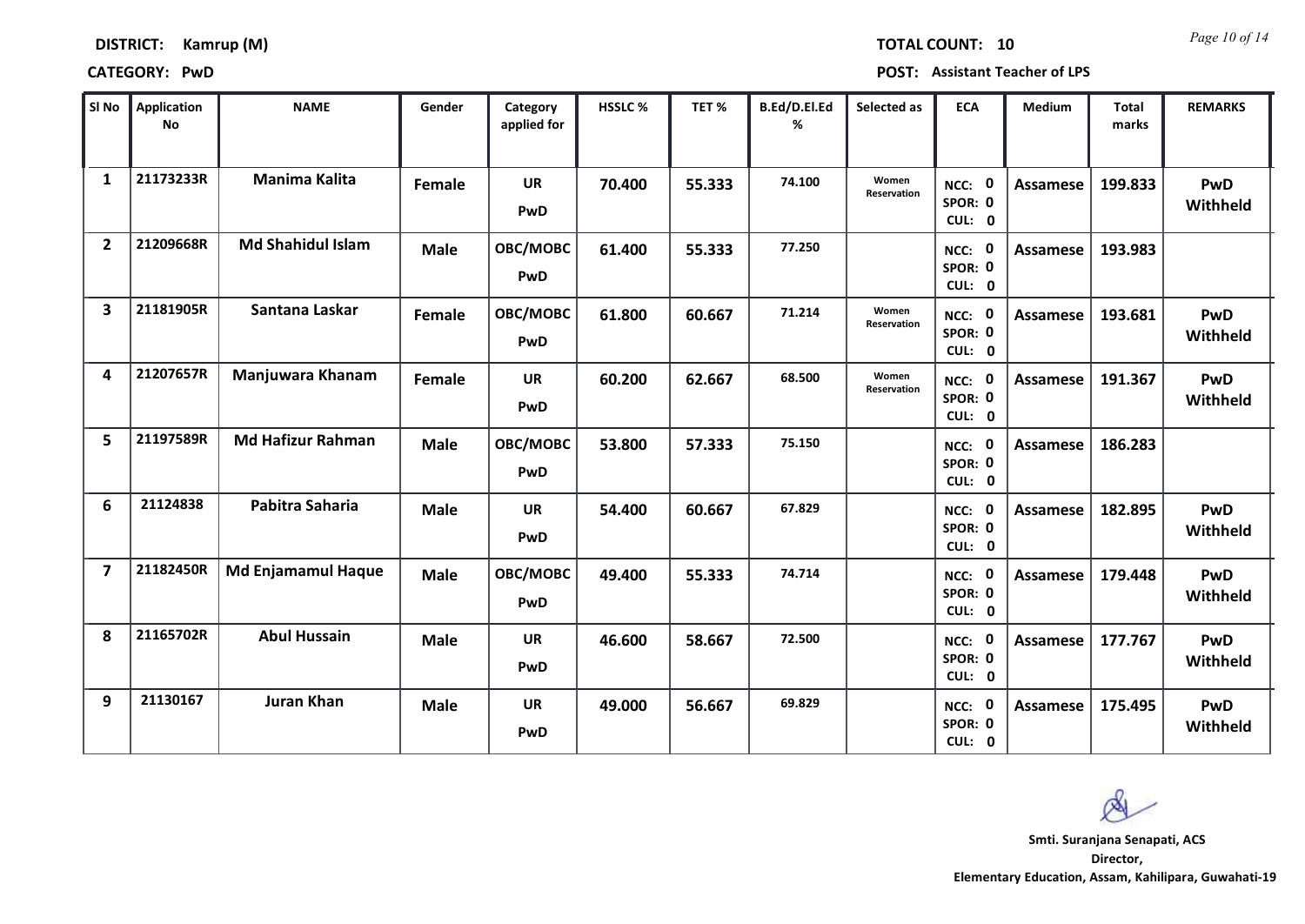*Page 11 of 14* **TOTAL COUNT: 10**

**DISTRICT: Kamrup (M)**

**CATEGORY: PwD POST: Assistant Teacher of LPS**

| SI No | <b>Application</b><br>No | <b>NAME</b>      | Gender      | Category<br>applied for       | <b>HSSLC %</b> | TET %  | <b>B.Ed/D.El.Ed</b><br>% | Selected as | <b>ECA</b>                | Medium   | Total<br>marks | <b>REMARKS</b>         |
|-------|--------------------------|------------------|-------------|-------------------------------|----------------|--------|--------------------------|-------------|---------------------------|----------|----------------|------------------------|
| 10    | 21160587                 | Trailukya Saikia | <b>Male</b> | <b>OBC/MOBC</b><br><b>PwD</b> | 52.400         | 56.667 | 65.886                   |             | NCC:<br>SPOR: 0<br>CUL: 0 | Assamese | 174.952        | <b>PwD</b><br>Withheld |

 $\infty$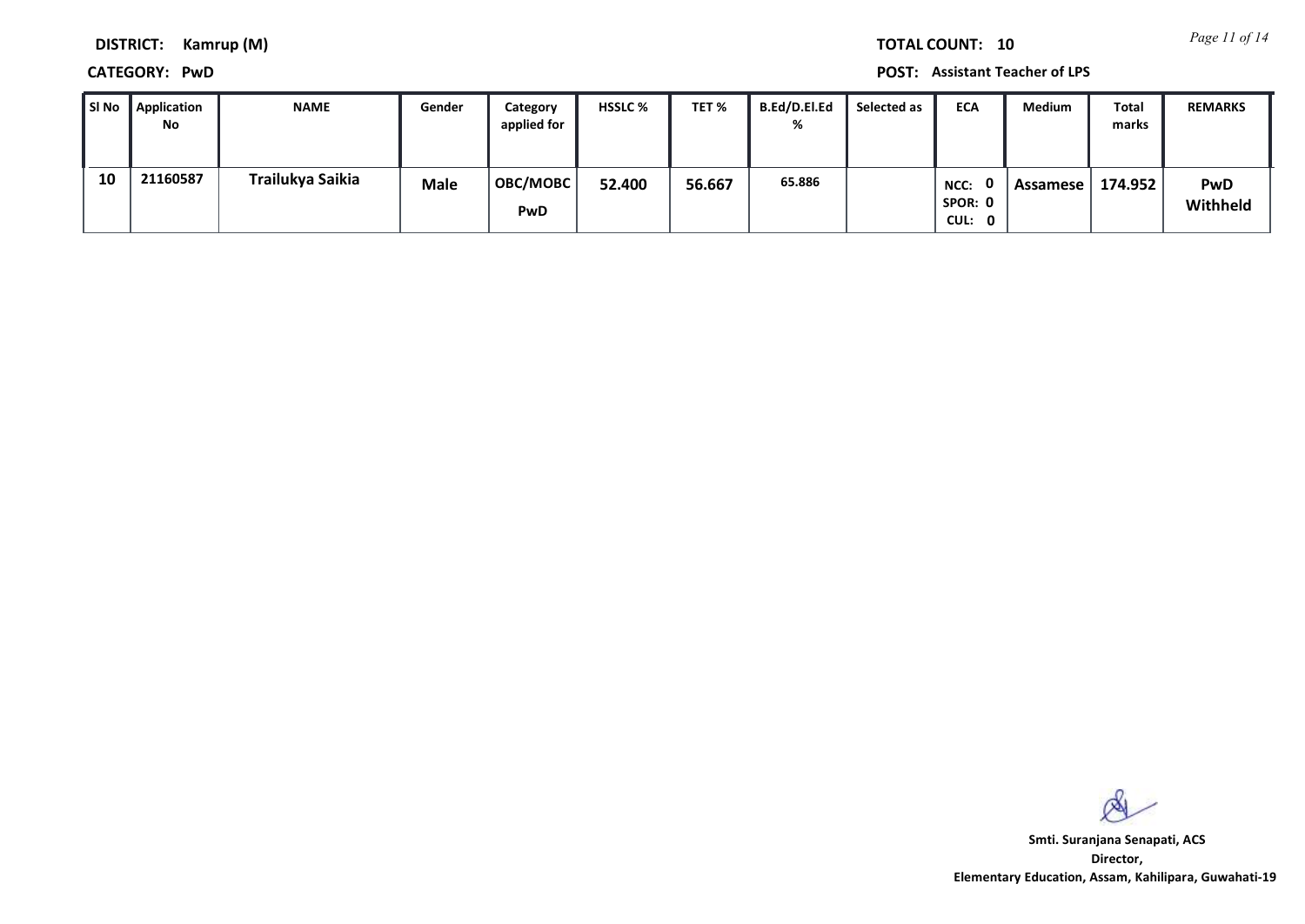|  | <b>DISTRICT:</b> | Kamrup (M) |  |  |
|--|------------------|------------|--|--|
|--|------------------|------------|--|--|

*Page 12 of 14* **TOTAL COUNT: 8**

**CATEGORY: STH POST: Assistant Teacher of LPS**

| SI No                   | <b>Application</b><br><b>No</b> | <b>NAME</b>             | Gender      | Category<br>applied for | HSSLC % | TET %  | B.Ed/D.El.Ed<br>% | Selected as          | <b>ECA</b>                  | <b>Medium</b> | <b>Total</b><br>marks | <b>REMARKS</b> |
|-------------------------|---------------------------------|-------------------------|-------------|-------------------------|---------|--------|-------------------|----------------------|-----------------------------|---------------|-----------------------|----------------|
| $\mathbf{1}$            | 21204933R                       | <b>Kadam Terangpi</b>   | Female      | <b>STH</b>              | 73.200  | 57.333 | 71.643            | Women<br>Reservation | NCC: 0<br>SPOR: 0<br>CUL: 0 | Assamese      | 202.176               |                |
| $\overline{2}$          | 21161671                        | <b>Martina Engtipi</b>  | Female      | <b>STH</b>              | 77.200  | 56.000 | 67.929            | Women<br>Reservation | NCC: 0<br>SPOR: 0<br>CUL: 0 | Assamese      | 201.129               |                |
| $\overline{\mathbf{3}}$ | 21180325R                       | Pallabi Engleng         | Female      | <b>STH</b>              | 65.800  | 55.333 | 73.450            | Women<br>Reservation | NCC: 0<br>SPOR: 0<br>CUL: 0 | Assamese      | 194.583               |                |
| 4                       | 21168041R                       | <b>Merija Teron</b>     | Female      | <b>STH</b>              | 60.400  | 59.333 | 73.786            | Women<br>Reservation | NCC: 0<br>SPOR: 0<br>CUL: 0 | Assamese      | 193.519               |                |
| 5                       | 21194762R                       | Jimi Kathar             | Female      | <b>STH</b>              | 58.600  | 56.000 | 70.214            |                      | NCC: 0<br>SPOR: 0<br>CUL: 0 | Assamese      | 184.814               |                |
| 6                       | 21171448R                       | Sumi Kathar             | Female      | <b>STH</b>              | 56.800  | 55.333 | 70.350            |                      | NCC: 0<br>SPOR: 0<br>CUL: 0 | Assamese      | 182.483               |                |
| $\overline{7}$          | 21175333R                       | <b>Hirimba Teron</b>    | <b>Male</b> | <b>STH</b>              | 48.400  | 56.000 | 75.357            |                      | NCC: 0<br>SPOR: 0<br>CUL: 0 | Assamese      | 179.757               |                |
| 8                       | 21165511R                       | <b>Kabita Terangpee</b> | Female      | <b>STH</b>              | 49.800  | 55.333 | 54.857            |                      | NCC:<br>SPOR:<br>CUL:       | Assamese      | 159.990               |                |

 $\infty$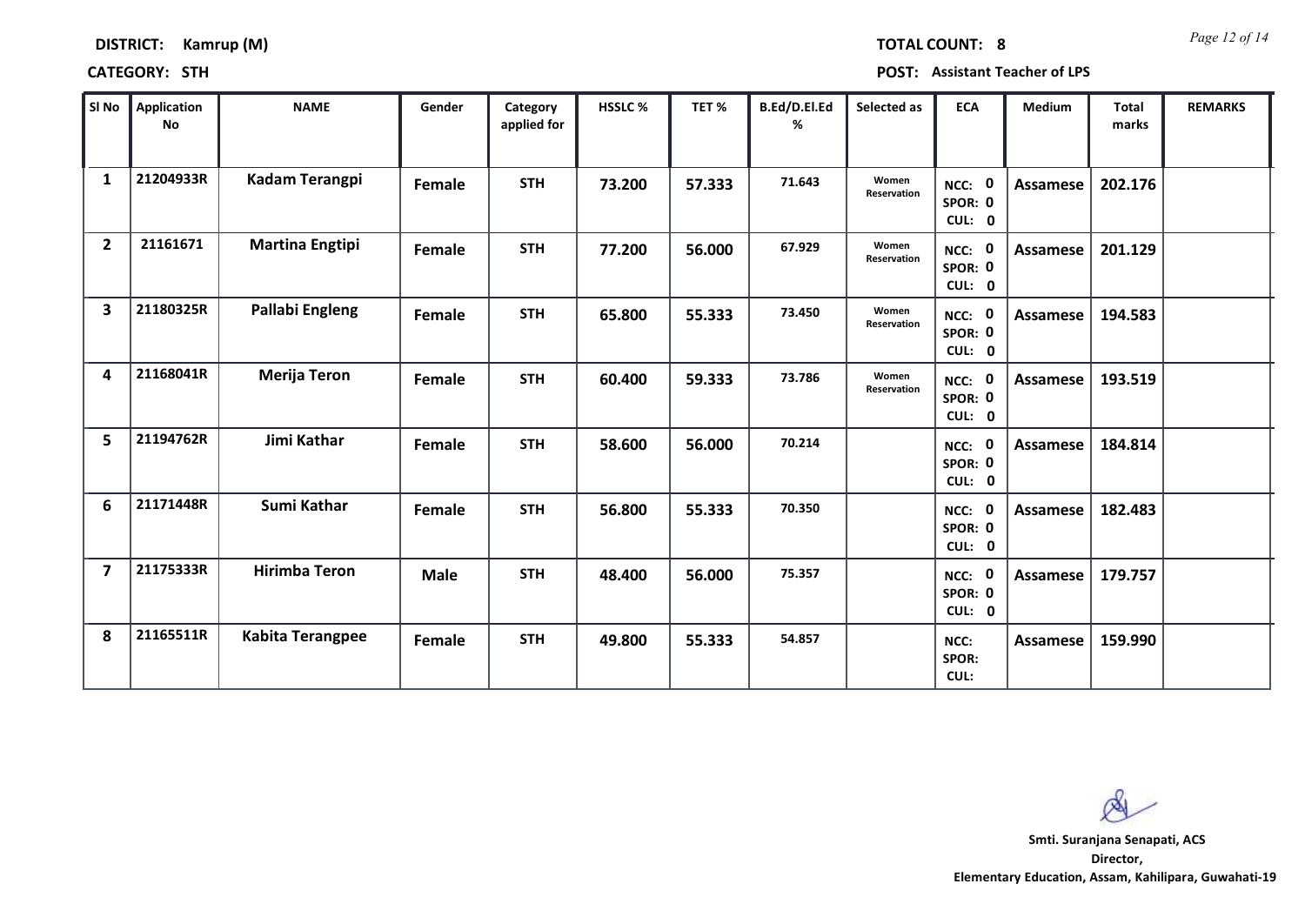| <b>DISTRICT:</b> | Kamrup (M) |  |
|------------------|------------|--|
|                  |            |  |

*Page 13 of 14* **TOTAL COUNT: 12**

**CATEGORY: STP POST: Assistant Teacher of LPS**

| SI No                   | <b>Application</b><br>No | <b>NAME</b>               | Gender      | Category<br>applied for | <b>HSSLC %</b> | TET %  | B.Ed/D.El.Ed<br>% | Selected as          | <b>ECA</b>                                  | <b>Medium</b>   | <b>Total</b><br>marks | <b>REMARKS</b> |
|-------------------------|--------------------------|---------------------------|-------------|-------------------------|----------------|--------|-------------------|----------------------|---------------------------------------------|-----------------|-----------------------|----------------|
| $\mathbf{1}$            | 21172904R                | Satarupa Kathar           | Female      | <b>STP</b>              | 88.800         | 60.667 | 78.150            | Women<br>Reservation | NCC: 0<br>SPOR: 0<br>CUL: 0                 | Assamese        | 227.617               |                |
| $\overline{2}$          | 21192109R                | Susmita Bordoloi          | Female      | <b>STP</b>              | 80.400         | 55.333 | 74.857            | Women<br>Reservation | NCC: 0<br>SPOR: 0<br>CUL: 0                 | <b>Assamese</b> | 210.590               |                |
| $\overline{\mathbf{3}}$ | 21177511R                | <b>Pallabi Basumatary</b> | Female      | <b>STP</b>              | 66.200         | 68.000 | 76.300            | Women<br>Reservation | NCC: 0<br>SPOR: 0<br>CUL: 0                 | Assamese        | 210.500               |                |
| 4                       | 21181722R                | <b>Sumi Boro</b>          | Female      | <b>STP</b>              | 67.800         | 66.000 | 75.357            | Women<br>Reservation | NCC: 0<br>SPOR: 0<br>CUL: 0                 | Assamese        | 209.157               |                |
| 5                       | 21193822R                | <b>Pinky Marak</b>        | Female      | <b>STP</b>              | 52.200         | 55.333 | 75.714            |                      | <b>NCC: 10</b><br>SPOR: 0<br><b>CUL: 10</b> | Assamese        | 203.248               |                |
| 6                       | 21110483                 | Pikumoni Saikia           | Female      | <b>STP</b>              | 64.600         | 58.667 | 79.600            |                      | NCC: 0<br>SPOR: 0<br>CUL: 0                 | Assamese        | 202.867               |                |
| $\overline{\mathbf{z}}$ | 21199677R                | <b>Manash Sarania</b>     | <b>Male</b> | <b>STP</b>              | 68.600         | 64.667 | 68.950            |                      | NCC: 0<br>SPOR: 0<br>CUL: 0                 | Assamese        | 202.217               |                |
| 8                       | 21184799R                | <b>Rajesh Boro</b>        | <b>Male</b> | <b>STP</b>              | 68.800         | 62.000 | 68.786            |                      | NCC: 0<br>SPOR: 0<br>CUL: 0                 | <b>Assamese</b> | 199.586               |                |
| 9                       | 21168346R                | <b>Shobhana Barman</b>    | Female      | <b>STP</b>              | 69.400         | 55.333 | 70.571            |                      | NCC: 0<br>SPOR: 0<br>CUL: 0                 | Assamese        | 195.305               |                |

 $\infty$